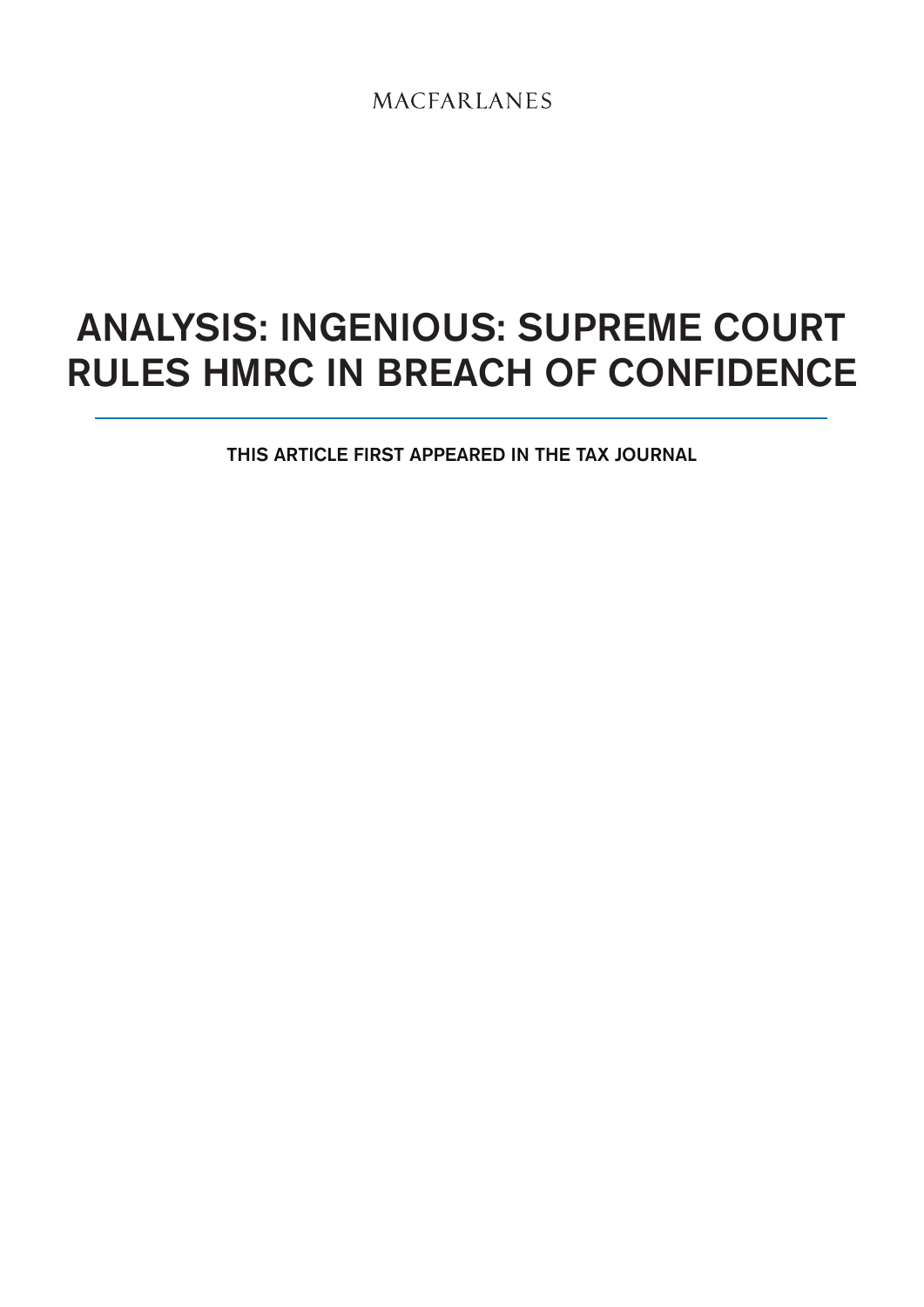### **Analysis**

## **Ingenious: Supreme Court rules HMRC** in breach of confidence

#### **Speed read**

**e Supreme Court in Ingenious Media has overturned the decisions of the High Court and the Court of Appeal, holding that the former permanent secretary for tax, David Hartnett, breached**  HMRC's duty of confidentiality when making off the record comments to journalists from *The Times*. The Supreme Court **concluded that although the case was brought by way of judicial review, the question was whether HMRC had breached its common**  law duty of confidentiality. The Supreme Court unanimously agreed that briefings to journalists of this sort, irrespective of the fact they were made off the record, had breached that duty.



#### **Gideon Sanitt** Macfarlanes

Gideon Sanitt is a partner and head of the tax disputes and investigations team in Macfarlanes LLP. He specialises in complex disputes with HMRC, in all aspects of direct and indirect tax for both private clients and companies. Email: gideon.sanitt@ macfarlanes.com; tel: 020 7849 2123.

**O**n 19 October 2016, the Supreme Court unanimously<br>Court of Appeal in concluding that David Hartnett (the then n 19 October 2016, the Supreme Court unanimously overturned the decisions of the High Court and the permanent secretary for tax) had breached HMRC's duty of confidentiality when briefing journalists at The Times.

#### **Background**

On 14 June 2012, Mr Hartnett gave an interview to two journalists from The Times, describing the actions that HMRC was taking against individuals involved in tax avoidance, including one particular person involved in film schemes.

That individual was identified (correctly) by the journalists as Patrick McKenna, the founder and CEO of the Ingenious Media group. Mr Hartnett's comments during that interview were published by The Times in two articles on 21 June 2012, in which Mr Hartnett was reported as saying of Mr McKenna: 'He's an urbane man, he's a former Deloitte partner, he's a clever guy, he's made a fortune, he's a banker, but actually he's a big risk for us.'

The articles noted HMRC's belief that film schemes had enabled investors to avoid £5bn in tax (even though this number was provided by Mr Hartnett as 'utterly' off the record). Other comments made by Mr Hartnett – for example, that film schemes are nothing other than 'scams for scumbags' – were not for quotation and were not quoted.

Ingenious Media and Mr McKenna challenged Mr Hartnett's disclosures, as a breach of HMRC's duty of confidentiality, by way of judicial review.

#### **Duty of confidentiality**

HMRC's duty of confidentiality is provided for in  $s$  18(1) of the Commissioners for Revenue and Customs Act 2005, which provides that: 'Revenue and Customs officials may not disclose information which is held by the Revenue and Customs in connection with a function of the Revenue and Customs.'

A person will commit an offence if he discloses such information relating to a person whose identity 'is specified in the disclosure or can be deduced from it' (s 19). The key exception to this duty is where the disclosure 'is made for the purposes of a function of the Revenue and Customs' (s 18(2)).

The function of HMRC is, in essence, the 'collection and management' of tax (s 5). However, pursuant to s 9(i): 'The Commissioners may do anything which they think: (a) necessary or expedient in connection with the exercise of their functions; or (b) incidental or conclusive to the exercise of their functions.'

#### **The decisions of the High Court and the Court of Appeal**

The High Court and the Court of Appeal dismissed the applications on the basis that disclosures to the press were a legitimate exercise of HMRC's function. For the High Court, Mr Hartnett's disclosures were permitted in order to foster a spirit of cooperation with the press. The Court of Appeal took a similar approach, holding that there was a public interest in HMRC disclosing its views regarding film schemes; and that taxpayers that were contemplating such an investment might even feel aggrieved if HMRC did not make its views public.

The Court of Appeal also noted the circumstances of the disclosure. In particular, Mr McKenna was already known to the journalists and Mr Hartnett's comments were made 'off the record'.

In the context of a judicial review, both the High Court and the Court of Appeal considered that Mr Hartnett's actions could not be regarded as so unreasonable that the court should intervene.

#### **The decision of the Supreme Court**

In considering (and allowing) the claim, the Supreme Court (whose judgment was delivered by Lord Toulson) considered: the basis on which the court was considering HMRC's actions; and the scope of HMRC's duty of confidentiality.

#### The nature of the claim

It is notoriously difficult to hold public bodies to account by way of judicial review. Lord Toulson noted that because the claim had been brought by way of an application for judicial review, the High Court and Court of Appeal had taken the view they could not consider Mr Hartnett's disclosures as if they were primary decision makers. Rather, they had decided that Mr Hartnett's actions were not irrational on public law principles.

This, however, was not the correct approach. Indeed, it was a 'cardinal error to suppose that the public law remedies and principles associated with judicial review … occupy the entire field whenever the party whose conduct is under challenge holds a public position' (para 28).

Lord Toulson was clear that 'public bodies are not immune from the ordinary application of the common law, including in this case the law of confidentiality' (para 28). Accordingly, the question was whether, in the court's judgment, there had been a breach of confidentiality. Referring to the case of W v Egdell [1990] 1 Ch 359 (involving the disclosure of a confidential report by a doctor), the question is not 'what the doctor thinks but … what the court rules' (para 26, citing Lord Bingham).

The ability to make common law claims against HMRC was considered in Neil Martin Ltd v HMRC [2007] EWCA